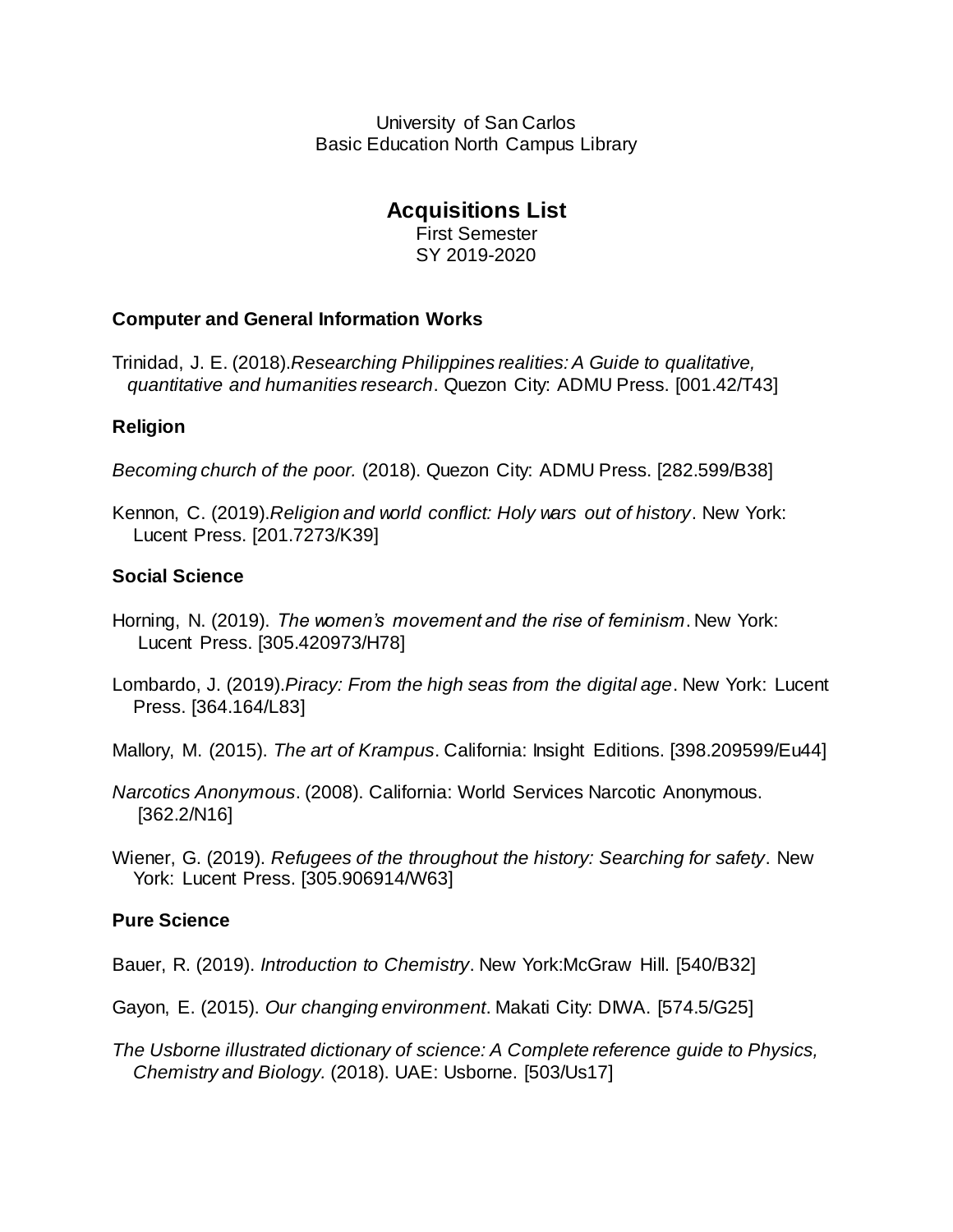Kennon, C. (2019).*The scientific revolution: How science and technology shaped the world.* New York: Lucent Press. [509/K39]

### **Applied Science and Technology**

- Bajao, G. (2019). *Fundamentals in food service operation*. Philippine: Wiserman Book Trading Inc. [647.95068/B16]
- Burden, C. ( 2018). *From Aristotle to Zuckerberg: 64 Geeks meet the brains that changed the world*. UK:Ilex.[609.22/B89]
- Cohen, B. J. (2019).The human body in health and disease. Philadelphia: Wolters Kluwer. [612/C66]
- Monk, S. (2019). *Programming Arduino next steps: Going further in sketches.* New York:McGraw Hill. [629.895512/M74]

# **Arts and Recreation**

- Homan, S. (2018).*Comedy acting for theatre: The art and craft of performing comedies.* London: Bloomsbury. [792.028/H75]
- Patterson, J. (2017). *Theatre in the classroom grade 6-12: Methods and strategies*. Illinois: Waveland Press. [792.028/H75]

*Unlock your imagination*. (n.d.). London: Penguin Random. [790.1/Un4

### **Literature**

Hinks, F. (2018). *Creatures of the forest*. China: Perronet. [823.9/H59c]

- Hinks, F. (2018). *The Land of the lost*. China: Perronet. [823.9/H59l]
- Moss, C. (2019). *Work it girl, boss the bestseller list like J.K. Rowling*. London: Quarto Pub. [823.914/M85]

*The Poetry of Robert Burns*. (2019). London: Arturus Pub. [821.67/B93]

*The Poetry of Christina Rossetti*. (2019). London: Arturus Pub. [821.8/R72]

*The Poetry of William Wordsworth*. (2019). London: Arturus Pub. [821.7/W89]

*The Poetry of Edward Lear*. (2019). London: Arturus Pub. [821.8/L47]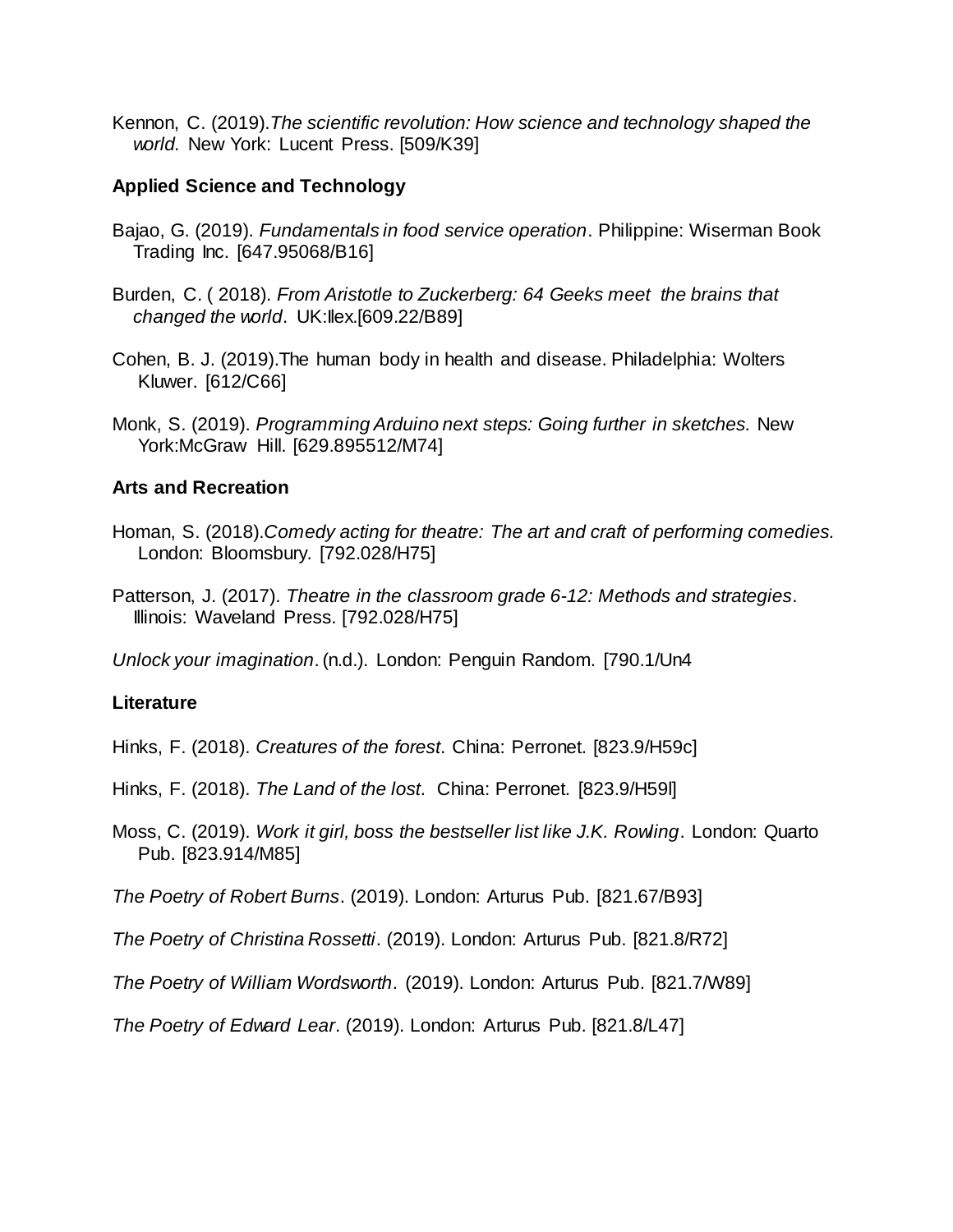### **History**

- Pimentel, B. (2013). *How my sons lost their Tagalog*. Quezon City: Ateno de Manila University Press.
- *Biographies of blessed Arnold Janssen and blessed Joseph Freinidemetz*.(2003). Cebu City: Barba Press. [922.2243/B52]

### **Filipiniana**

- Delos Reyes, I, (2010). *El Folk-Lore Filipino*. Quezon City: UP Press. [398.09599/R33]
- Eugenio, D. L. (2011). *Philippine literature: Riddles.* Quezon City: UP Press. [791.4372/M27]
- Evasco, E. Y. (2018). *Alpabeto ng kultura Filipino*. Philippine: PLL Pub. [331.62599/Ev19]
- *Fantasy: Filipino fiction for young adults*. (2018). Quezon City: UP Press. [899.216308766/F21]
- *How, how the carabao: Tales of teaching English in the Philippines.* (2009). Quezon City: ADMU. [420.740/H83]
- Kawa, K. (2019). *Television : The small box changed the world*. New York: Lucent Press. [364.164/L83]

Ortiz, W.P. (2018). *Si Maria Makiling at ang alamat ng Animas Anya ikalawang aklat*.

Quezon City: ADMU Press. [899.2113/Or85]

- *Sakunang darating, saklolo'y tayo rin: Disaster risk and reduction*. (2018).Quezon City: UP Press. [363.347/Sa29]
- *Upon our own ground: Filipino short stories in English 1955 to 1972: 1956 to 1964 Vol 2.* (2019). Quezon City: UP Press [899.2113/Up6
- *Upon our own ground: Filipino short stories in English 1956 to 1972: 1956 to 1964 Vol 1*. (2019). Quezon City: UP Press [899.2113/Up6

### **Teachers Reference**

*75 things about QC*. ( 2015). Quezon City: Great green growing. [959.99Se82]